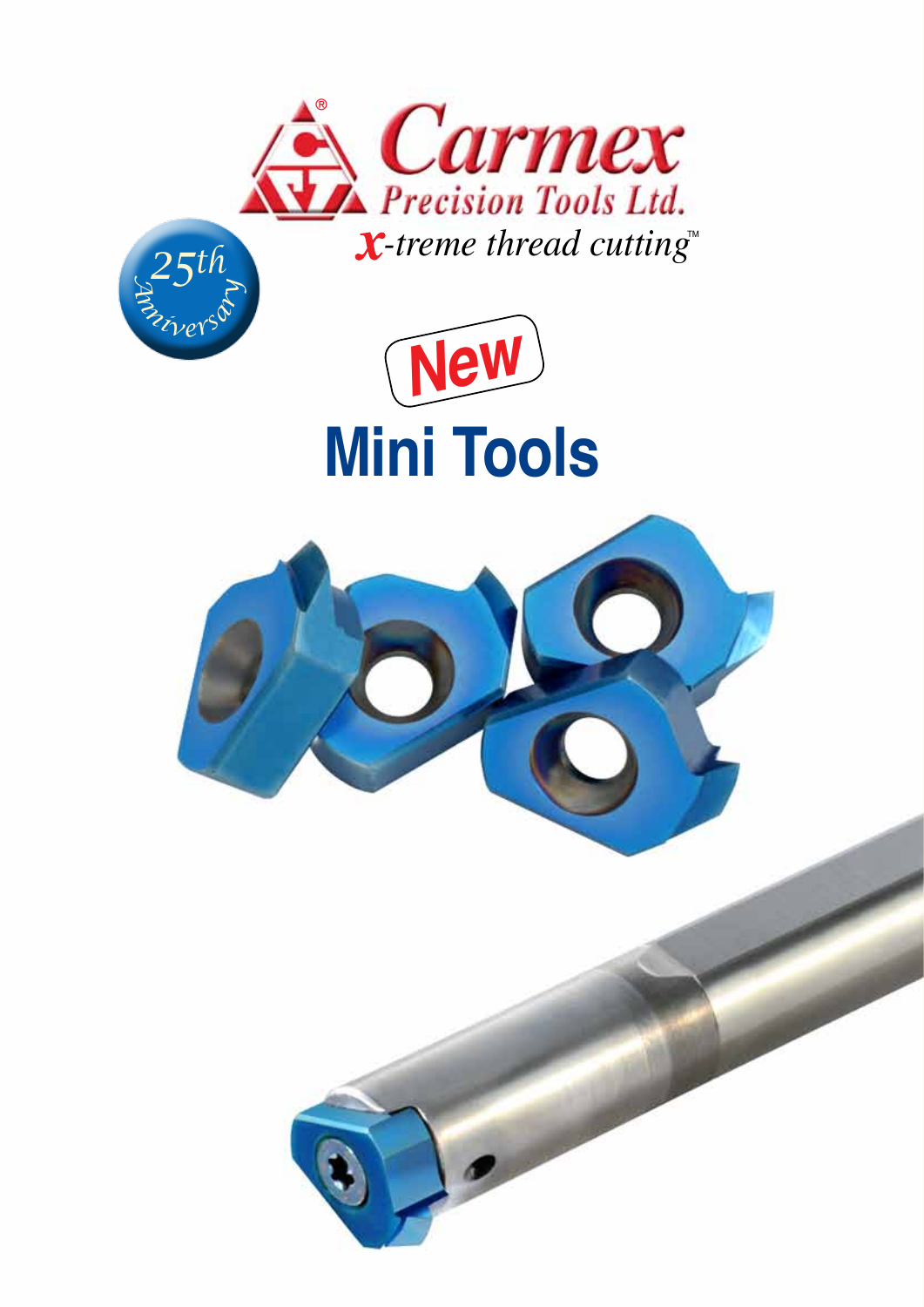### **Carmex presents Mini Tools, a new generation of vertical inserts and toolholders for threading, chamfering, grooving and turning.**



- **Carbide shank toolholder provides excellent vibration resistance.**
- **Long reach.**
- **Through coolant.**



- **For threading, grooving, boring and chamfering.**
- **Quick indexing.**
- **Carbide Grade: BLU-Sub-micron grade with advanced PVD triple layer coating delivering high heat resistance and smooth cutting operation.**

### **Typical applications:**

- Long threads or applications requiring over-hang.
- Enables production of threads with large pitch/profile.
- Threading, grooving, boring, profiling & chamfering It's possible to offer most of the Tiny tools profiles on the insert.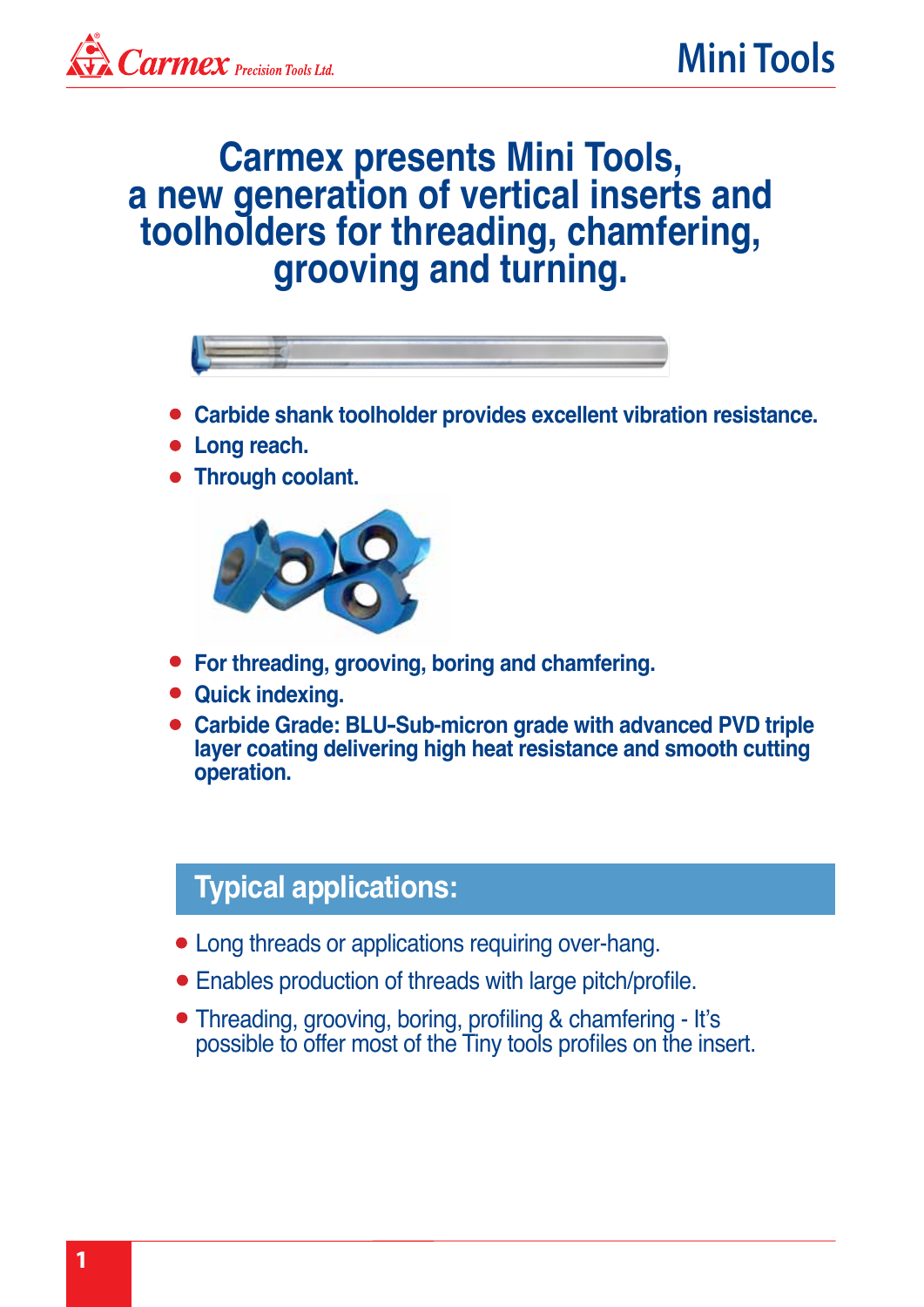## **Mini Tools**



## *Product Identification*



# *Carbide shank Toolholder*

#### With internal coolant



| <b>Ordering Code</b> | <b>Insert Type</b> |    |     | <b>Insert Screw</b> | Torx Key |
|----------------------|--------------------|----|-----|---------------------|----------|
| <b>ST 0010 M10C</b>  | T10                | 10 | 150 | S11                 | K11      |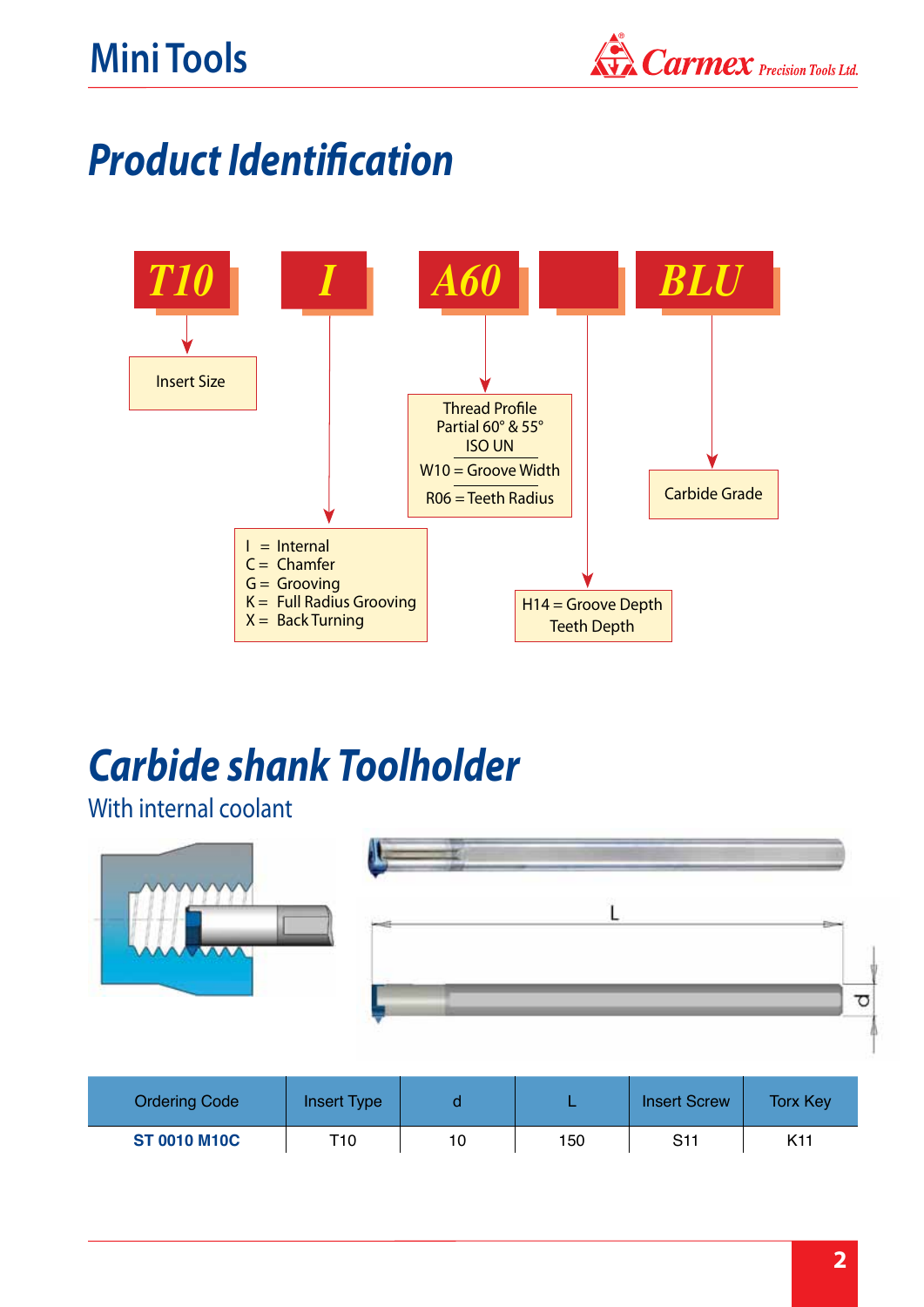

## *Partial Profile 60°*

#### Same insert for internal and external thread



| <b>Ordering Code</b> | <b>Pitch Range</b><br>mm   | Pitch Range<br>TPI     | min  |     | v   |
|----------------------|----------------------------|------------------------|------|-----|-----|
| <b>T10 A60</b>       | Int 0.5-0.8<br>Ex 0.4-0.8  | 56-28<br>64-32         | 11.6 | 6.4 | 0.6 |
| <b>T10 G60</b>       | Int 1.0-2.0<br>Ex 0.8-1.75 | $28 - 13$<br>$32 - 15$ | 12.3 | 7.1 | 1.3 |
| <b>T10 D60</b>       | Int 2.0-3.0<br>Ex 1.75-2.5 | $13 - 8$<br>15-10      | 13.1 | 7.9 | 1.5 |

### *Partial Profile 55°*

#### Same insert for internal and external thread

| <b>Ordering Code</b> | <b>Pitch Range</b><br>TPI | mın  |                                 |                   |
|----------------------|---------------------------|------|---------------------------------|-------------------|
| <b>T10 G55</b>       | 19-14                     | 12.4 | ה ד<br>$\overline{\phantom{a}}$ | ∩<br>. . <u>.</u> |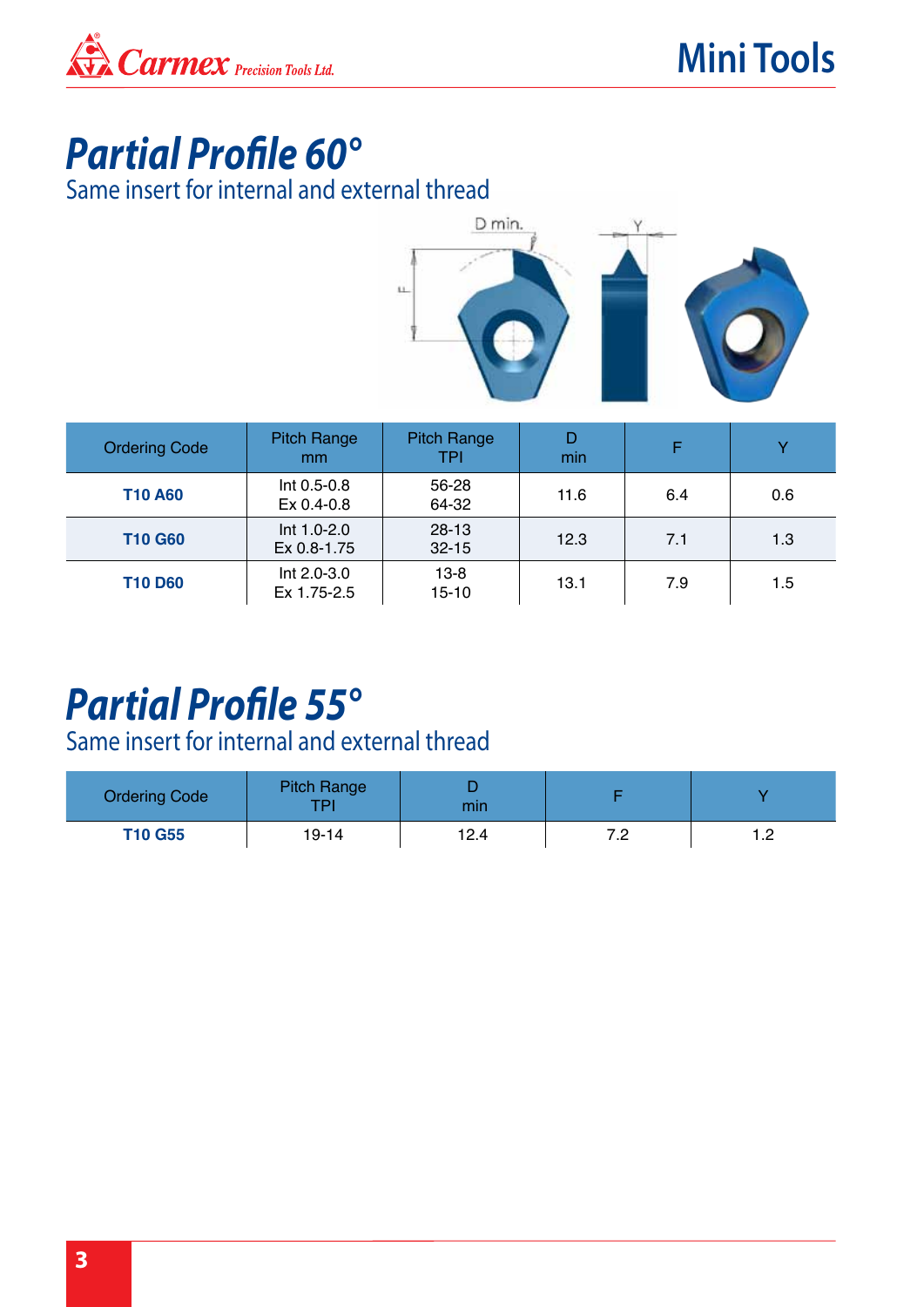## **Mini Tools**



# *Full Profile*



### *ISO* Inserts for internal thread

| <b>Ordering Code</b>                | <b>Pitch</b><br><sub>mm</sub> | M<br>coarse | M<br>fine       | D<br>min | F   | $\checkmark$ |
|-------------------------------------|-------------------------------|-------------|-----------------|----------|-----|--------------|
| T1010.5 ISO                         | 0.5                           |             | M <sub>12</sub> | 11.3     | 6.1 | 0.5          |
| T1010.75 ISO                        | 0.75                          |             | M <sub>12</sub> | 11.3     | 6.1 | 0.6          |
| T <sub>10</sub>   1.0<br><b>ISO</b> | 1.0                           |             | M <sub>13</sub> | 11.7     | 6.5 | 0.7          |
| T1011.5 ISO                         | 1.5                           |             | M14             | 11.7     | 6.5 | 1.0          |
| T <sub>10</sub>   2.0<br><b>ISO</b> | 2.0                           | M16         | M17             | 12.0     | 6.8 | 1.3          |
| T1012.5 ISO                         | 2.5                           | M18, M20    | ۰               | 12.6     | 7.4 | 1.4          |
| T <sub>10</sub>   3.0<br><b>ISO</b> | 3.0                           | M24         | M28             | 12.6     | 7.4 | 1.6          |

### *UN* Inserts for internal thread

| <b>Ordering Code</b> | <b>Pitch</b><br>TPI | Nominal size     | <b>UNC</b> | <b>UNF</b> | <b>UNEF</b> | D<br>min | F   | v   |
|----------------------|---------------------|------------------|------------|------------|-------------|----------|-----|-----|
| <b>T10 I 20UN</b>    | 20                  | 9/16, 5/8, 11/16 |            |            | 3/4         | 12.0     | 6.8 | 0.9 |
| <b>T10118UN</b>      | 18                  |                  |            | 9/16, 5/8  |             | 12.0     | 6.8 | 1.0 |
| <b>T10116UN</b>      | 16                  | 9/16, 5/8, 11/16 |            | 3/4        |             | 12.0     | 6.8 | 1.1 |
| <b>T10114UN</b>      | 14                  |                  |            | 7/8        |             | 12.1     | 6.9 | 1.2 |
| <b>T10112UN</b>      | 12                  | 5/8, 11/16, 3/4  | 9/16       |            |             | 12.1     | 6.9 | 1.4 |
| <b>T10 I 11UN</b>    | 11                  |                  | 5/8        |            |             | 12.5     | 7.3 | 1.5 |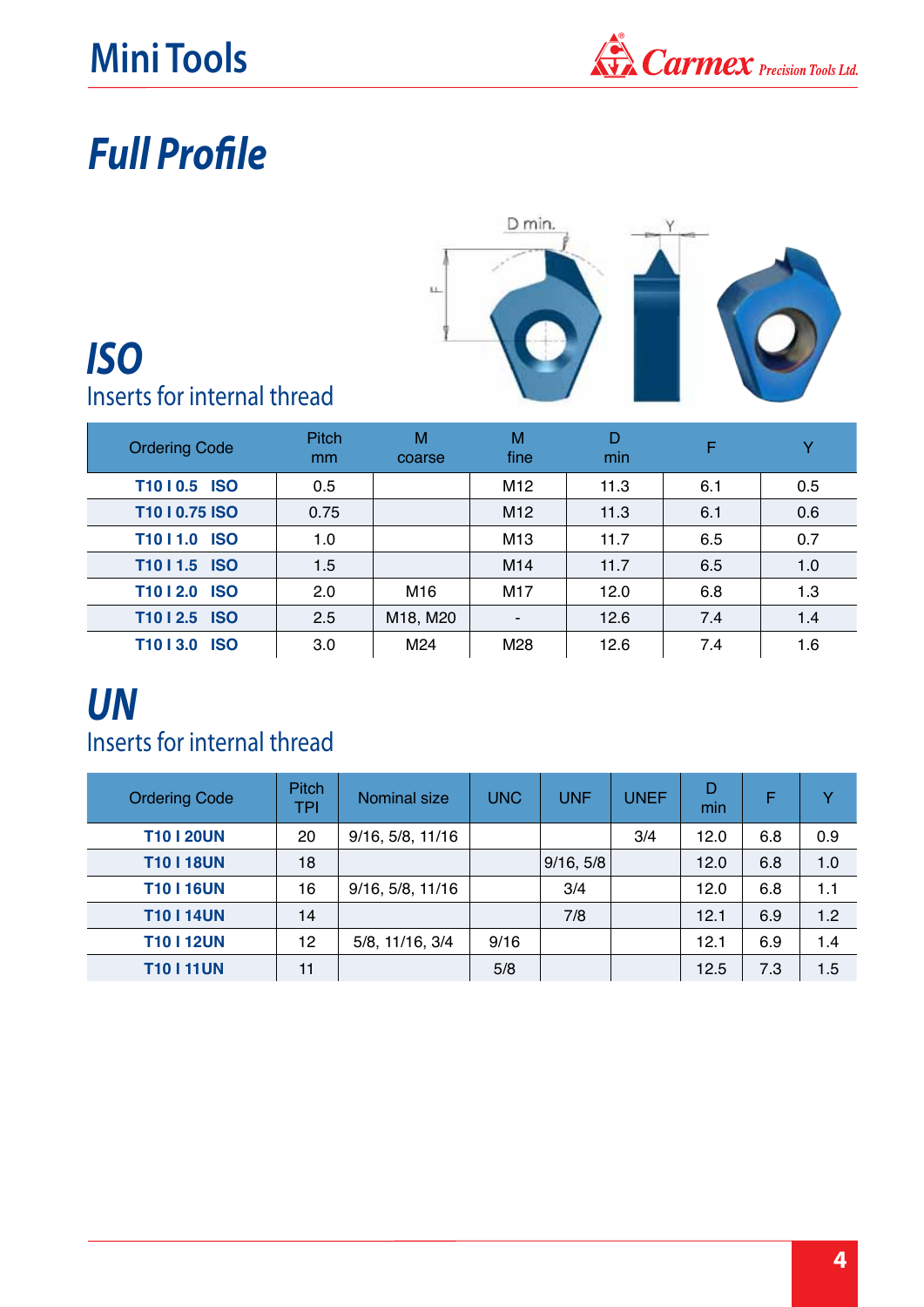

## **Mini Tools**

# *Chamfering*



Same insert for right and left hand chamfers

*Grooving*



| <b>Ordering Code</b> | W<br>±0.02 | н<br>max | D<br>min | F   |
|----------------------|------------|----------|----------|-----|
| T10 G W10 H14        | 1.0        |          |          |     |
| T10 G W15 H14        | 1.5        | 1.4      | 12.3     | 7.1 |
| T10 G W20 H14        | 2.0        |          |          |     |
| T10 G W10 H23        | 1.0        |          |          |     |
| T10 G W15 H23        | 1.5        |          |          |     |
| T10 G W20 H23        | 2.0        | 2.3      | 13.1     | 7.9 |
| T10 G W25 H23        | 2.5        |          |          |     |
| T10 G W30 H23        | 3.0        |          |          |     |
|                      |            |          |          |     |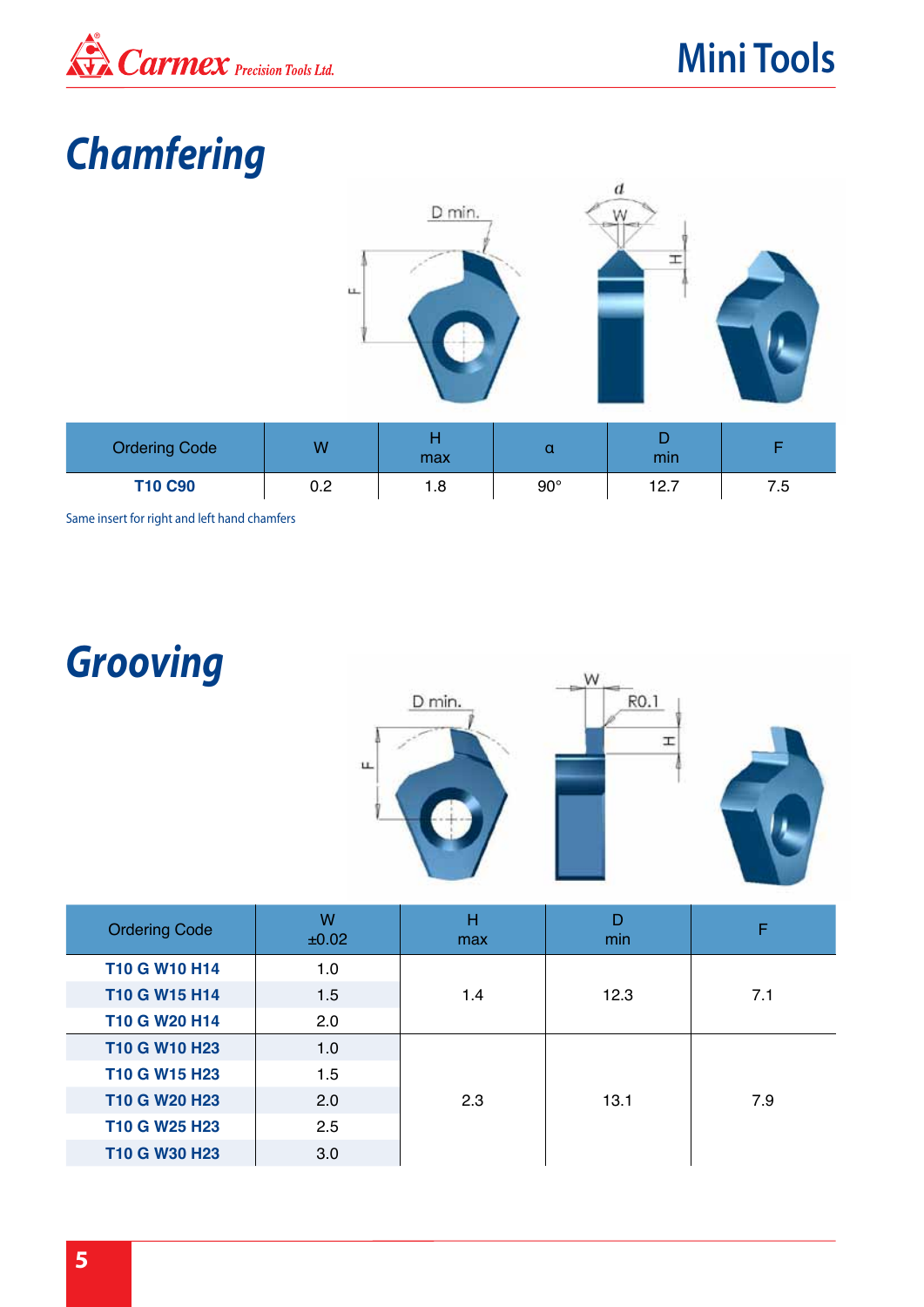

## *Full Radius Grooving*



| <b>Ordering Code</b> | W<br>±0.02 | R   | max | min  |     |
|----------------------|------------|-----|-----|------|-----|
| T10 K R04 H22        | 0.8        | 0.4 |     | 13.1 |     |
| T10 K R06 H22        | 1.2        | 0.6 | 2.2 |      |     |
| T10 K R09 H22        | 1.8        | 0.9 |     |      | 7.9 |
| T10 K R10 H22        | 2.0        | 1.0 |     |      |     |

# *Back Turning*



| <b>Ordering Code</b> |     | max | min  |     |
|----------------------|-----|-----|------|-----|
| T10 X R02 H23        | 0.2 |     |      |     |
| T10 X R04 H23        | 0.4 | 2.3 | 13.1 | 7.9 |